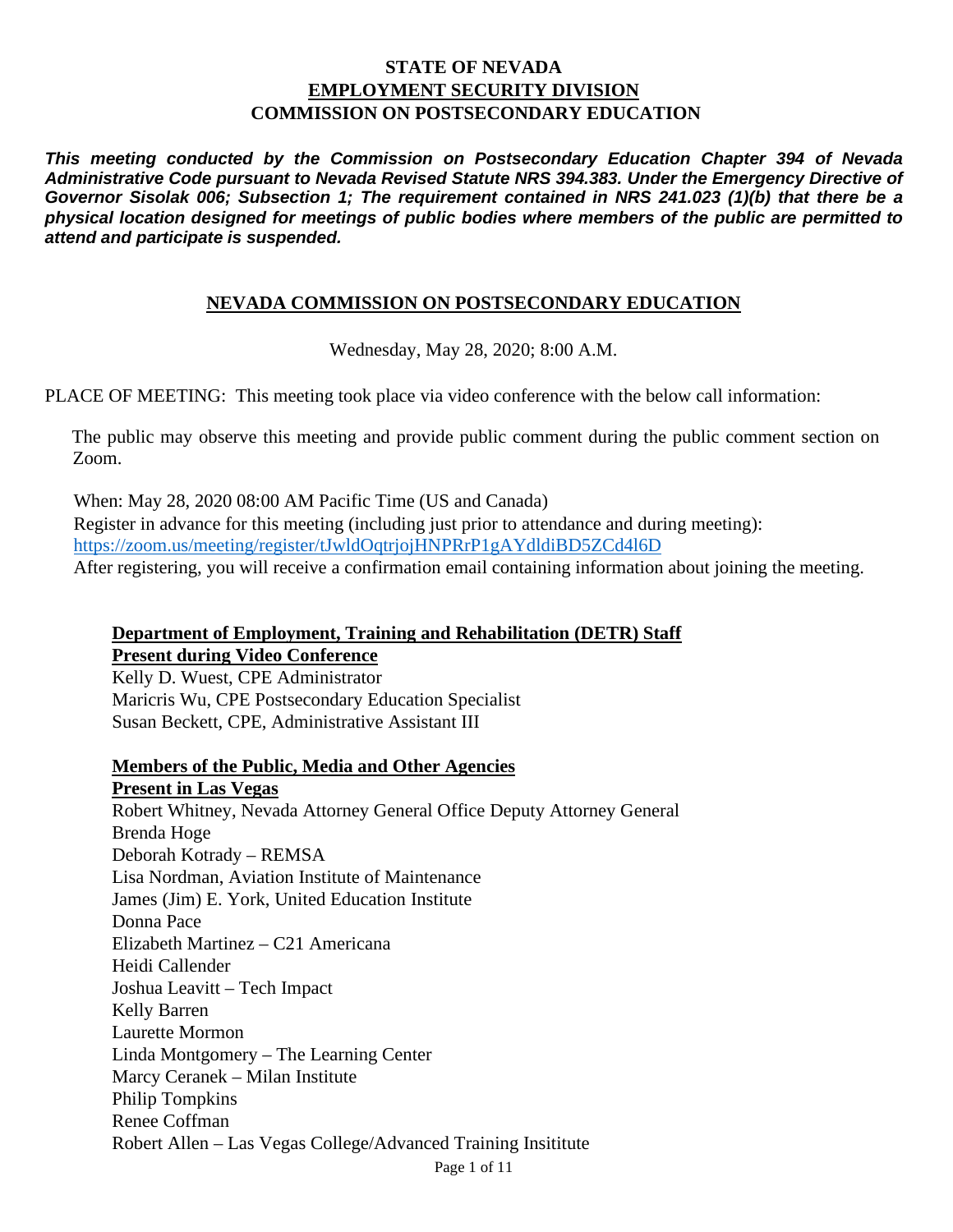Robert Kidd – Perry Foundation Academy of Health Rolando Flores – Touro University Samuel Scheller – Guardian Elite Kristen Brown Dorinda Lanier

# **Member of the Commission on Postsecondary Education**

**Present during Video Conference Meeting** Sharon Frederick, Vice Chair Dr. Thomas Kenny Jon Ponder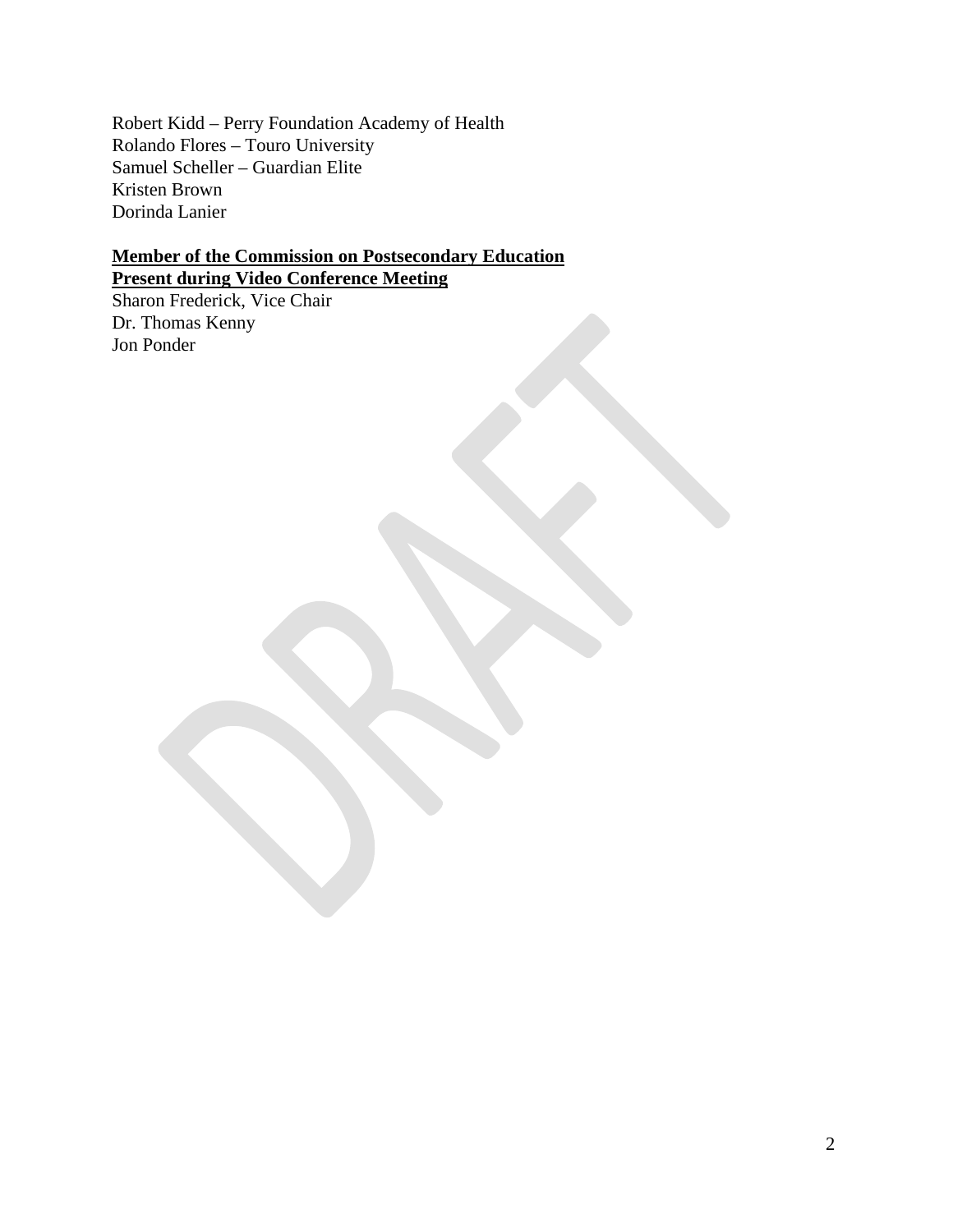### **STATE OF NEVADA EMPLOYMENT SECURITY DIVISION COMMISSION ON POSTSECONDARY EDUCATION**

May 28, 2020 – 8:00 A.M.

#### **Call to Order**

The meeting was held via Video Conference ZOOM. The meeting was called to order by Administrator Kelly Wuest at approximately 8:10 AM.

### **Public Comments**

Administrator Wuest asked for public comment, no public comment.

## **Written Comments**

This is Susan Beckett we do have written comments. Ms. Barbara Alcaraz, Director of Faculty Development for Northwest Career College.

My name is Barbara Alcaraz. I am currently serving as the Director of Faculty Development at Northwest Career College and have served as a former Program Chair for the Massage Therapy Program at the same institution.

- I am here this morning to urge this Commission to favorably consider allowing distance education for massage therapy programs in the State of Nevada. I implore your consideration to allow massage therapy via distance education so institutions like Northwest Career College, do not have to close their massage therapy programs, which could potentially have a detrimental effect on the industry in our state.
- At NCC, 11 of our 12 education programs have been permitted to provide distance education in light of the global pandemic and all 11 have been doing so with success.
- I believe that massage therapy can also successfully be taught in a distance education format. How could this be achieved?
	- o Well, while in a remote online environment, such as Zoom, Instructors could teach theory and hands-on techniques via camera. Both instructors and students could be allowed to work on family members or others with whom they live in a shared residence - and who are willing to sign a consent form to serve as the receiver of an instructor's demonstration massage or a student's massage practice at home. The students' hands-on practice would be monitored remotely by an instructor.
	- o Instructors and students would agree to adhere at all times to strict personal hygiene and sanitation guidelines before, during and after any massage, such as proper handwashing as recommended by the NV State Board of Therapeutic Massage. The use of hand sanitizer and required barriers between the student and their massage receiver such wearing masks at all times, the absolute avoidance any facial massage, proper handling of linens, and the proper disinfection of equipment.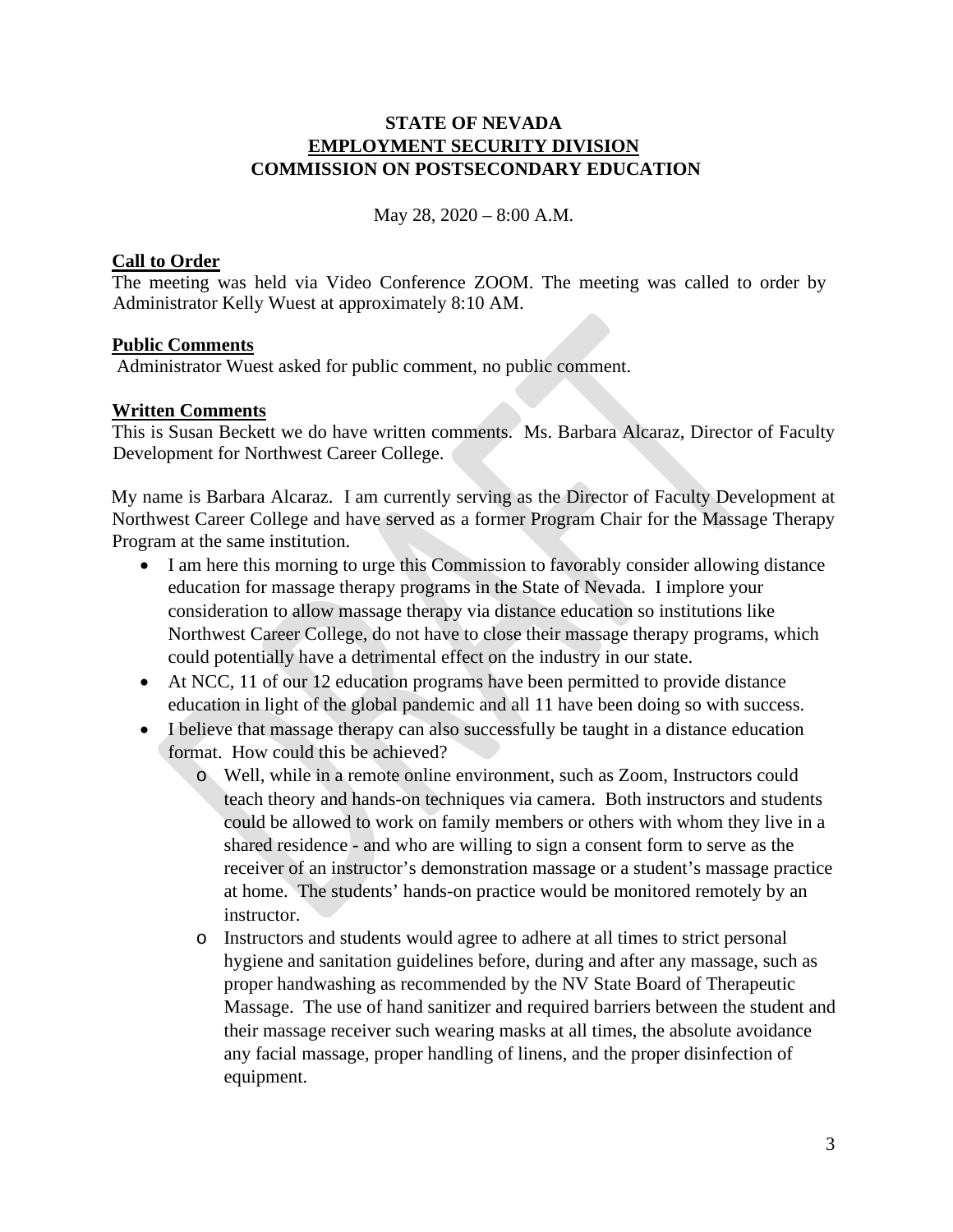- o On May 19, the Federation of State Massage Therapy Boards, or FSMTB, released comprehensive guidelines for the practice of massage with COVID-19 considerations that include specific guidance for massage schools related to cleanliness, disinfection, disease prevention, and so on which could be adhered to by Nevada massage therapy educators.
- o If allowed, the performance of students' final competencies could take place on campus with strict measures in place for admittance, staggered testing times, with physical distancing between instructors and the student performing competencies. I could go on,
- But in summation, I ask that regulations be set forth so that instructors can teach and students can learn safely and mitigate any spread of COVID-19. We need to find a solution so our massage therapy instructors can remain employed, and so our massage therapy students can achieve their dreams of helping others to improve their health, reduce pain and alleviate stress and anxiety through massage therapy- which everyone could benefit from once massage establishments are allowed to reopen in the State of Nevada. But when they do reopen, establishments will continue need employees and massage training institutions, like Northwest Career College, would like to fill that need with confident and competent massage therapy graduates.

With respect, I thank you for your time and consideration

### **Confirmation of Posting**

Susan Beckett, for the record, Administrative Assistant III, Employment Security Division, Commission on Postsecondary Education. Yes, proper Notice was provided for this Meeting.

## **Open Meeting Compliance**

For the record, this is Susan Beckett, again, in accordance with Governor Sisolak's Declaration of Emergency Directive 006; Subsection 1; The requirement contained in NRS 241.023 (1)(b) that there be a physical location designated for the meeting of public bodies where members of the public are permitted to attend and participate is suspended. The meeting will be held via videoconference only.

## **Roll Call**

- Commissioner Frederick-Present
- Dr. Thomas Kenny Present
- Commissioner Ponder-Present

Administrator Kelly Wuest took roll.

#### **Adoption of Agenda:**

| Motion:     | Commissioner Frederick - Motion to adopt the agenda for May 28, 2020 |  |
|-------------|----------------------------------------------------------------------|--|
|             | Subcommittee Meeting.                                                |  |
| Second:     | <b>Commissioner Ponder.</b>                                          |  |
| Discussion: | None.                                                                |  |
| Results:    | Unanimous, agenda is adopted.                                        |  |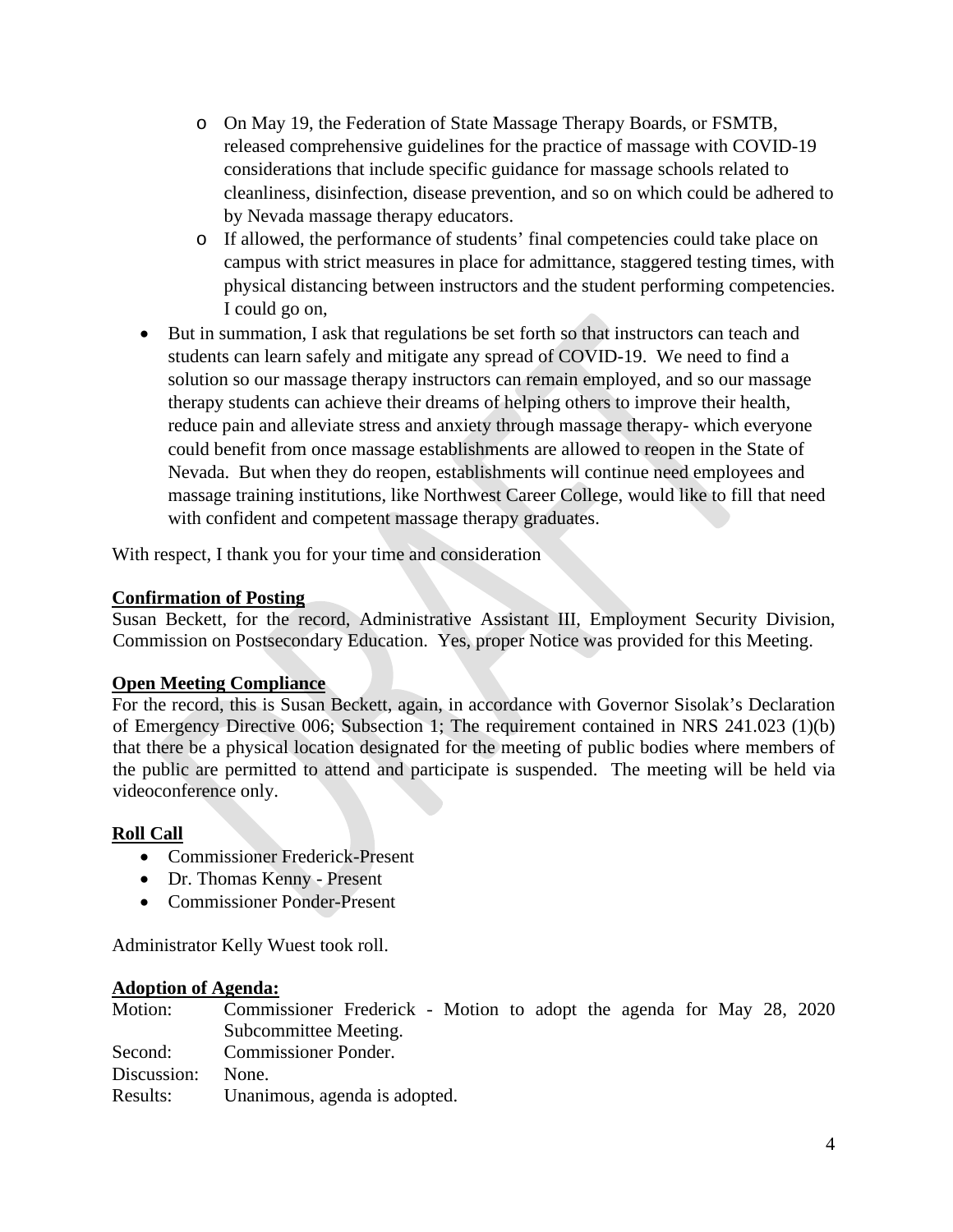# **Define primary focus of the subcommittee**

Administrator Wuest updated the participates:

At the May 6, 2020 Commission meeting, the Commissioner unanimously voted to establish the COVID 19 subcommittee to review current regulations dealing with the pandemic made up of three members of the Commission, two members of the public and appointed by the chair in consultation with the Administrator of CPE. At the meeting, there was extensive dialog about the charge of the subcommittee with the ultimate decision for the subcommittee to determine the focus.

The following items/goals were proposed in the dialog from the Commission meeting:

- 1. Assist institutions in transitioning between phases.
- 2. Protecting the students and the consumers and watching for institutions that are trying to gain the system by putting profits above the needs of the students.
- 3. Evaluate current regulations related to distance education.
- 4. Consider emergency or temporary changes to regulation due to COVID-19.

Administrator Wuest updated the committee will provide guidance and make suggestions for proposals for the upcoming meeting in August. However, if there was something the subcommittee believed required immediate action, we could have a special meeting (within one week) prior to the regularly scheduled August meeting dealing with that specific issue or plan.

Commissioner Kenny suggested we give out information pertaining to transitioning between phases.

Commissioner Frederick asked about the licensing boards for massage therapy and gaming. Perhaps we could piggy-back off their requirements. Do we have access to any of those board decisions also?

Administrator Wuest replied, they are public meetings, so we have access to those. One of the things we recommended to the gaming schools is to limit to three people per table: a dealer and three other students. It would be similar as what you would experience in a gaming setting. Massage has had a meeting and dealt with changes to their NRS, but they did not deal specifically with education.

Lisa Nordam updated she has been receiving information directly from the FAA pertaining to the COVID 19 pandemic. Ms. Nordam also offered to sit on the subcommittee as a member of the public. She furthered offering guidance and how she has been working with her accrediting body using a blended approach offering the academia portion to be distance education and providing the practical training in person.

Jim York offered to be a part of the subcommittee and furthered with his concern to for the subcommittee would be about assisting institutions in transitioning between phases. Mr. York explained some of the options his school is considering for online transitioning. His concern is there are many institutions at risk, not just massage and gaming. We need to work together to come up with solutions and options while the students may not be inside the classrooms.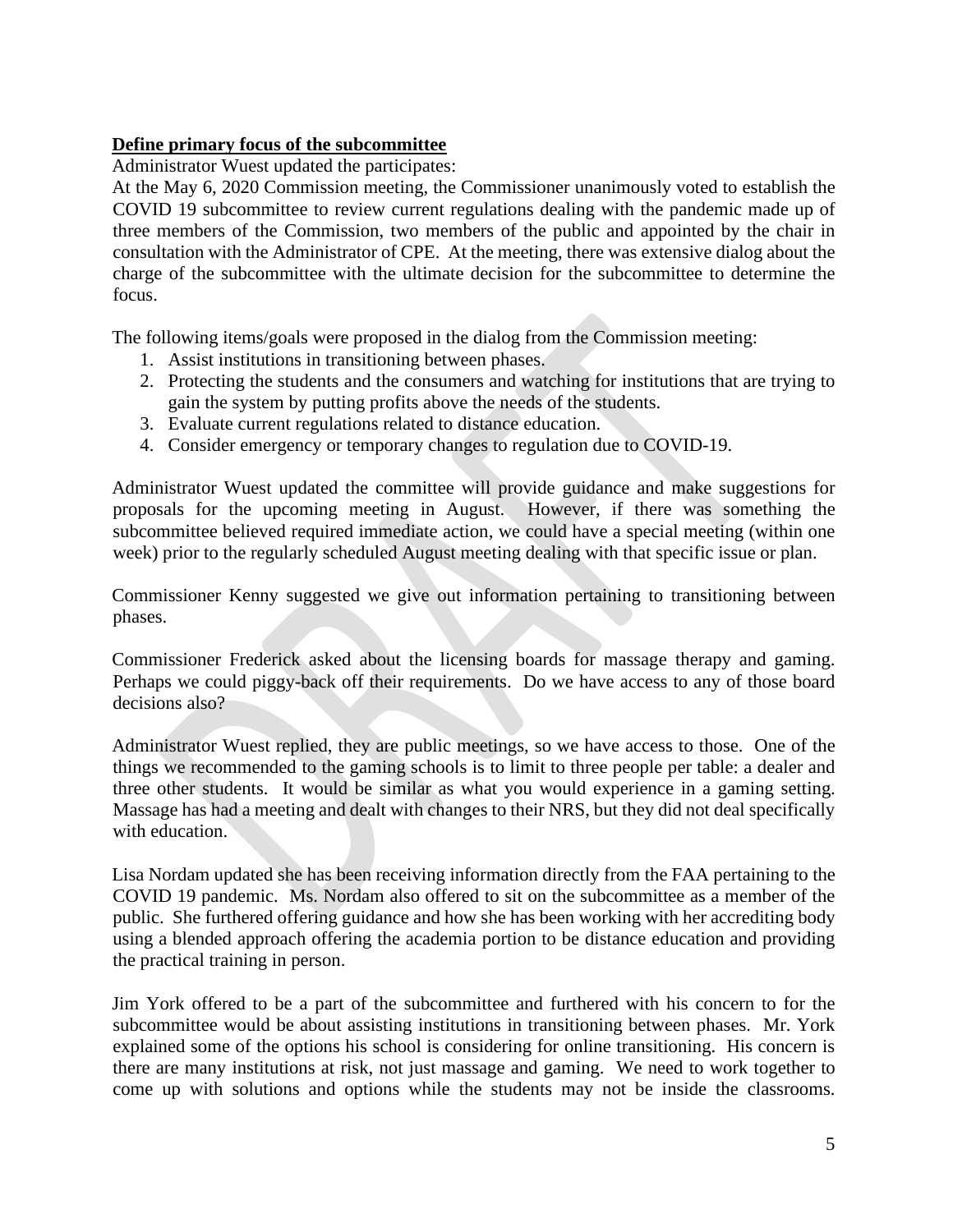Additionally, we need to ensure the schools are kept informed. We may even need to look at some legislative changes. This issue is going to go well into next year.

Commissioner Ponder reminded everyone we need to also consider we are also in compliance with the Governor's Directive moving forward, whatever that may be.

Commissioner Frederick stated she agrees with Mr. York, that this will continue for quite some time.

Commissioner Dr. Kenny clarified the reason there were specific industries that were called out were there are specific statutes that prohibit online instruction for schools in those industries. The commissions hands are regulatorily tied without any flexibility.

Commissioner Frederick, is Robert Whitney available to answer this question? What exactly is involved in changing NAC during an emergency?

This is Robert Whitney, there are still several steps that would need to be taken if the emergency regulation is changed. One of the things to keep in mind is the Governor Sisolak is going to have to endorse the situation and draft a statement of emergency and could borrow that from some of the other state agencies pertaining to emergency regulations. We would have to create language for the emergency regulation and those are both going to have to be submitted to the governor's office and he is going to have to endorse those. Maybe communication with the Governor's Liaison to see if there is any appetite for changing these regulations might be a good start. The Commission will have to consider what regulations it wants to change, the regulations that exist to create the emergency regulations. I assume you are talking about NAC 394.523 and 526. (inaudible) will have to be filed with the Secretary of State Legislative Council. It does go through the steps that a normal regulation would go through. We still need to do for filing and impact statement just a shortened version of the impact statement, those two still need to be done and filed with the emergency declaration and the emergency language. Once that happens, we also need to keep in mind the emergency declarations are only effective for 120 days and they can only pass once. It is shorter/abbreviated, but they are only good for a four-month period of time.

Commissioner Dr. Kenny, would there be a pathway for us to pursue? I know that some of these regulations were created there was not much opportunity for web-conferencing, the technology was just not there. Obviously, for massage therapy the options were limited. The regulations for a temporary and obviously also on a permanent basis.

Robert Whitney, I do not think there would be anything from prohibiting the commission from doing both. I can confirm and get back to you, I will run it through my supervisor. I think we would have to get the timing right so the emergency regulation would not expire. Additional discussion pertaining the statutes, timing; temporary and permanent for regulations.

Administrator Kelly Wuest reviewed the primary focus will be:

- 1. Look at the distance education requirements, which is on our agenda today.
- 2. Assist institutions in transitioning between phases.
- 3. Ensuring we are following the Governor's Directive at all times.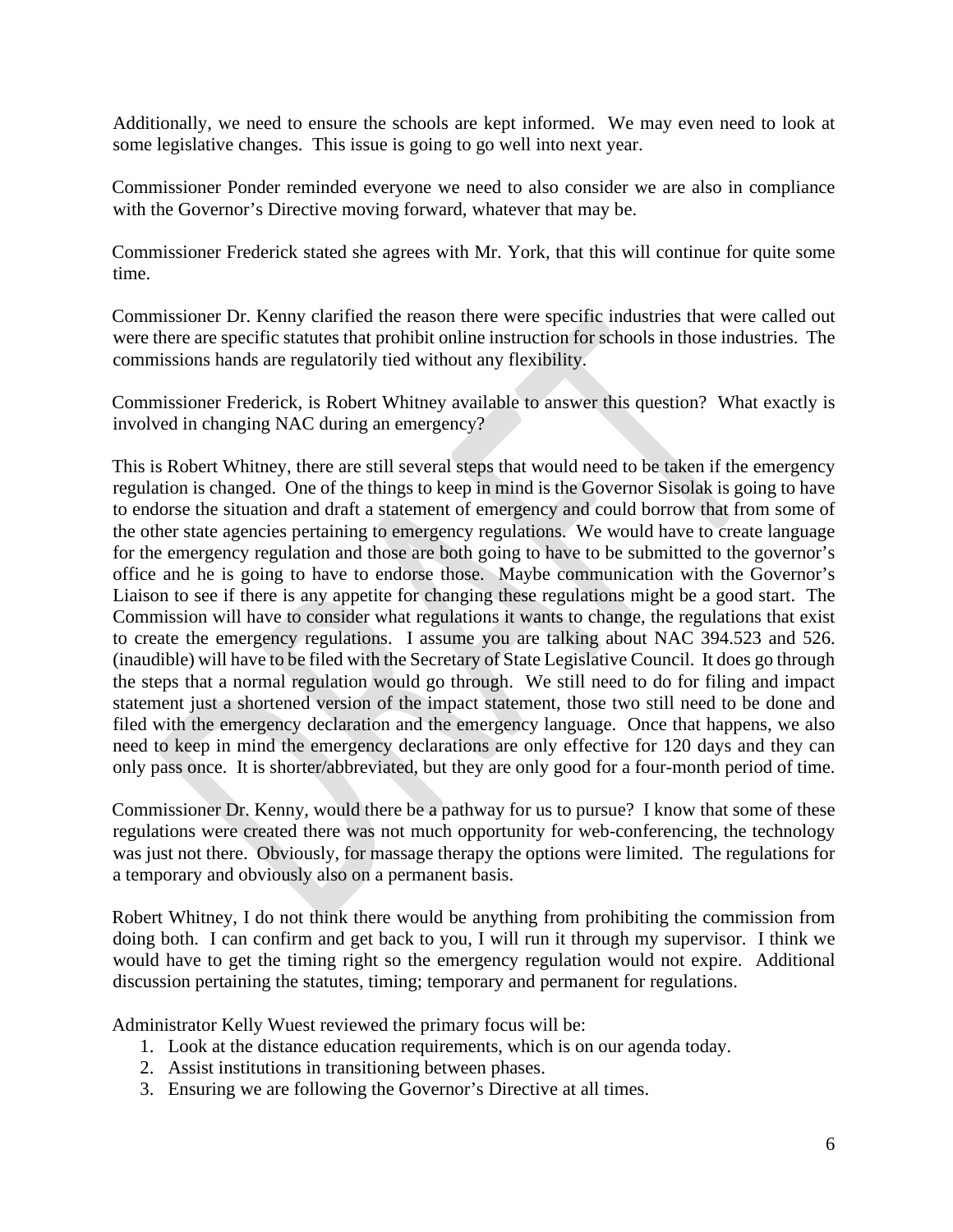Robert Allen offered insight that students are still requesting in person for the majority. However, the trend is moving towards hybrid learning. Maybe that is something we can assist students in moving forward to remote and hybrid during the transitions and phasing. He is seeing students are having challenges with technology. He is also interested in being part of the subcommittee.

Deborah Kotrady suggested assisting institutions with transitions in distance learning. Maybe offering a group that could make suggestions in keeping students engaged during long days of distance learning. Maybe stakeholders?

Administrator Wuest asked for a motion from the Commissioners.

| Motion:     | Commissioner Kenny – Moved to establish the subcommittee goals as assisting       |
|-------------|-----------------------------------------------------------------------------------|
|             | institutions in transitioning between phases of the Governors Reopening Plan      |
|             | ensuring we are in alignment with that plan and to establish the additional goal  |
|             | reevaluating current regulations relating to distance education for postsecondary |
|             | institutions in Nevada.                                                           |
| Second:     | <b>Commissioner Ponder.</b>                                                       |
| Discussion: | James York we all need to work together regardless of the industry. An altogether |
|             | all for one direction.                                                            |
| Results:    | Unanimous, motion carries.                                                        |

#### **Discussion of General Public Members**

Administrator Kelly Wuest reviewed the establishment of the subcommittee as established at the May Commission Meeting is required to have two members to represent the general public. Commission Chair Clark will be selecting the committee members after this meeting. There has been a list complied and sent to the subcommittee commissioners.

Commissioner Dr. Kenny, I could not find the list.

Commissioner Frederick did have the list and offered to read through the list.

Susan Beckett stated she did not send the list out as she was under the impression the list was being updated due to this meeting transpiring.

Commissioner Dr. Kenny, would it be out of the ordinary in light of the established goals if we could request anyone wanting to be on the subcommittee to submit a list of what they would have to offer as being part of the committee. A short statement of why you want to be a part and what you would have to offer, 150 to 250 words. It could provide Chair Clark with the information needed to select the additional members.

Administrator Kelly Wuest, I don't think that is out of the ordinary and if each of the people interested in being part of the subcommittee could just add that I will put it in the packet for Chair Clark.

Commissioner Ponder, one of the things that I would like to see. Even though distance learning is not new to us, we are moving into a new direction with this as things are rapidly developing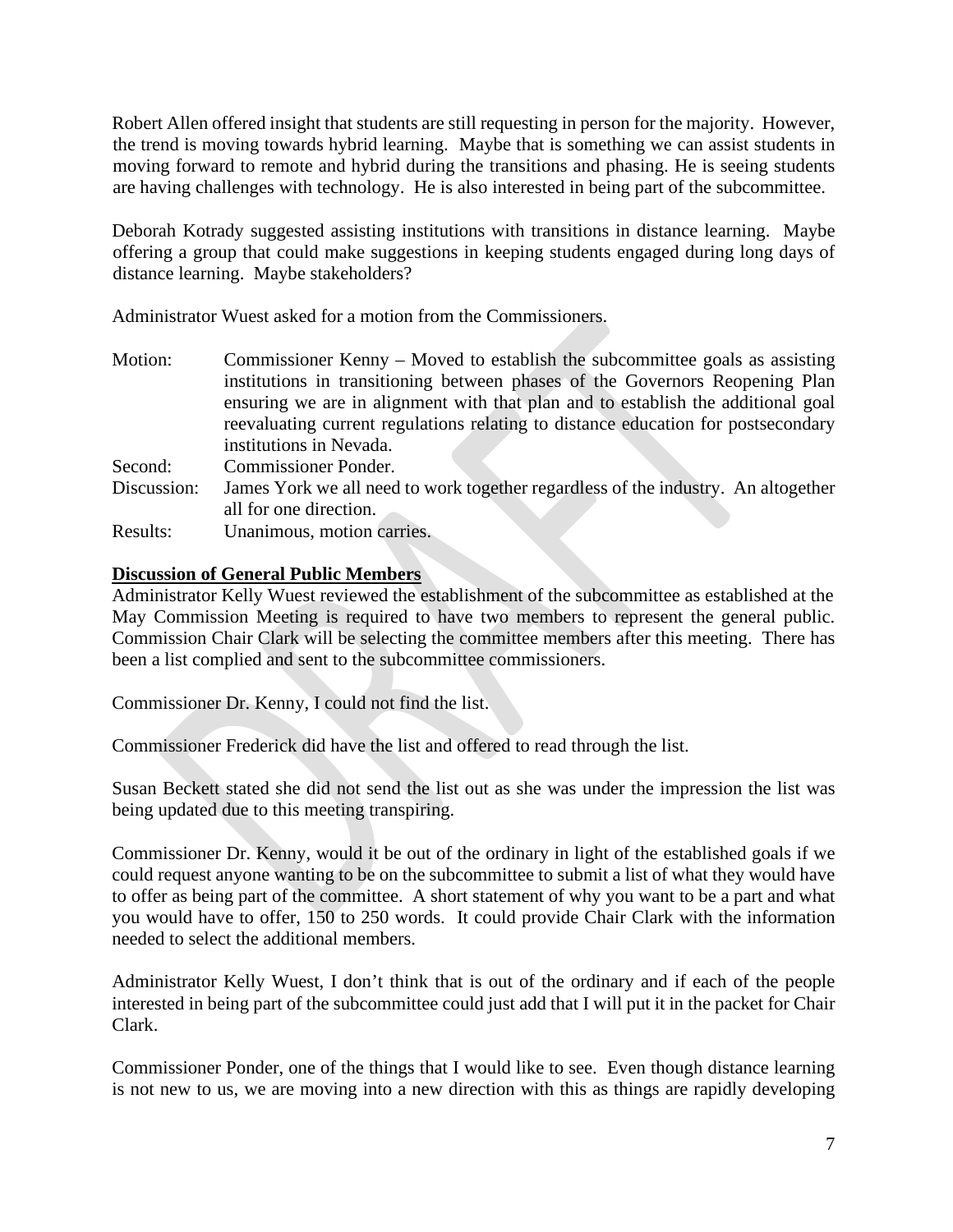with the quality of instruction, education to make sure we are making distance learning as effective as we possibly can. I think I would like to see someone who is in fact has experience in distance learning to make sure that the student is getting the same quality of education as if they were there in person. I would like to see someone who has in-depth experience in the distance learning process.

Commissioner Dr. Kenny expressed agreement with Commissioner Ponder.

Administrator Kelly Wuest summarized we will request information as what the potential member will have to offer and what their experience in distance education is.

Commissioner Frederick, concurred.

### **Review of Regulations Related to Distance Education**

Administrator Kelly Wuest gave background pertaining to distance education. Regulations related to distance education were initially introduced into the Commission on Postsecondary Education statues in 2000 with the addition of NAC 394.521. The regulation was established to provide guidelines to establish programs in the emerging modality and ensure quality of education received via distance education. Prior regulation dating back to 1975 referenced home study and correspondence specifically.

Ms. Wuest further explained restrictions and definitions pertaining to NRS 394.523 and NRS 394.526 which were both added in 2012. Commissioner Sewell is our LCB contact and would be the person that would assist with any statute or policy revisions. We do have until August to submit changes or requests for bills however both regulations are located in the NAC, which can be changed in any given year but may require a temporary and permanent approval.

Commissioner Dr. Kenny spoke about the possibility of approaching these working with accreditors or occupational boards and using the accreditation standards for distance education. This might be less cumbersome than working through legislative and utilize the definition of distance education through the accreditation standards. This could give the task to the organizations normally dealing with distance education regulations including quality education assurance. We care very much about the quality of the education we are making sure we maintain a high quality of a vocational experience for the students here in Nevada and tying it to accreditation standards.

Administrator Wuest stated all accrediting bodies do not always align. We need to take that into account in formulating changes.

Jim York discussed learning modalities and might want to consider these while trying to work towards our common goal.

Robert Allen gave information about the two separate institutions he is involved with. Each school has their own accrediting body and while they tend to follow each other the delivery and methodology of education is how we go about students learning in this blended hybrid environment.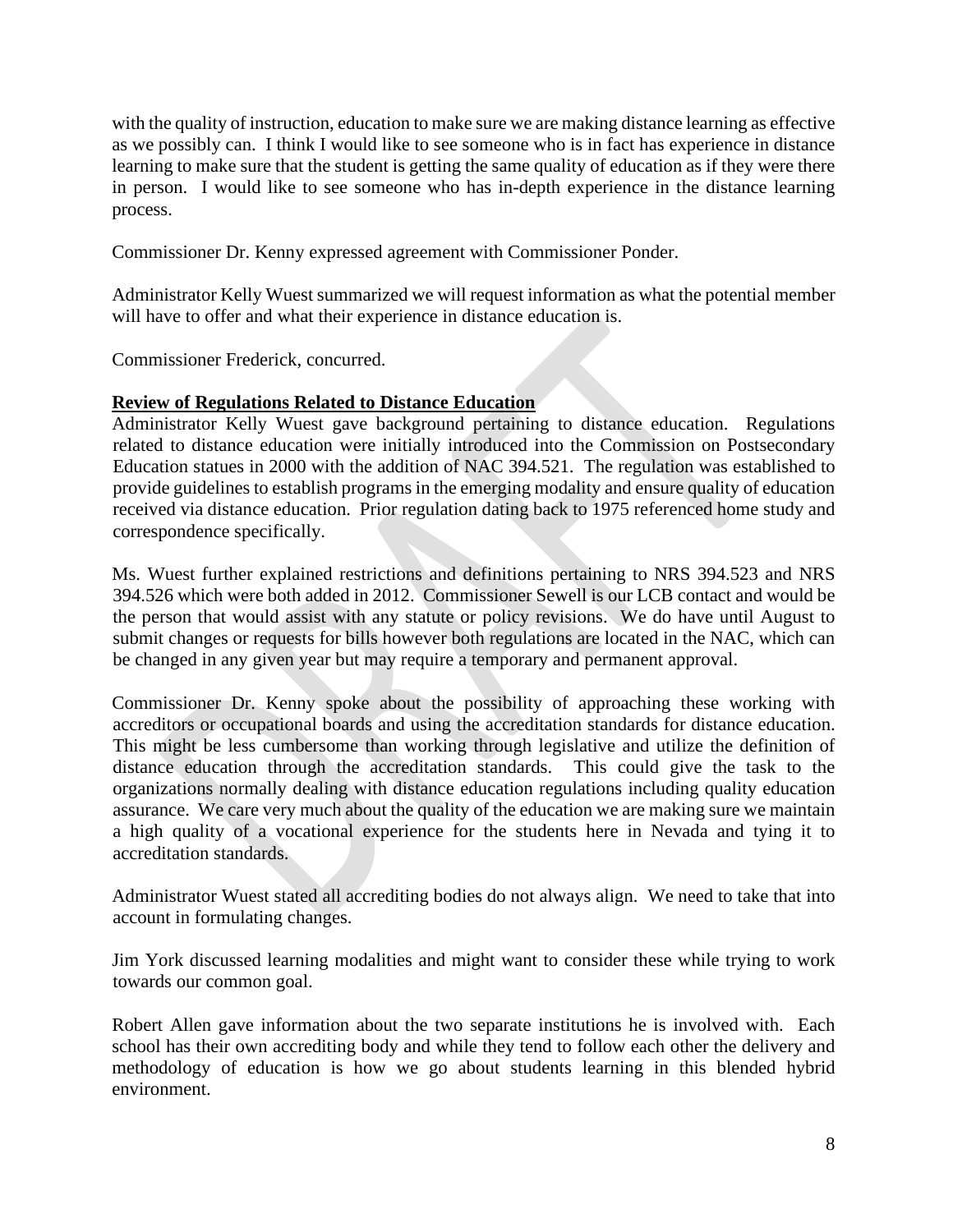Administrator Wuest furthered with the importance to review NAC 394.523 (2); The Commission will not approve a program of instruction in gaming that is to be delivered using distance education. In Commission records, it showed independent study at the time it was originally implemented. We have not been able to locate the minutes pertaining to this. We do not know the dialog surrounding the establishment of this regulation. It was updated in 2012 to include distance education. Additionally, for gaming there is another requirement limiting lecturing or classroom instruction to not more than 50 percent of the program.,

Commissioner Dr. Kenny expressed concerns about the idea between correspondence courses and independent study courses were an issue and the language was such that it included distance education. Maybe we could change the language to be that of we would not approve a program that was an independent study or a correspondence course. Regarding the 50 percent number, I would like more information before we take more action to that; such background and context.

Administrator Kelly Wuest, it was really for a background of that information. I really believe it was about best practice due to the required audition in gaming industry.

Commissioner Dr. Kenny, that makes a lot more sense. I can see that section two on both of these NAC 394.523 and NAC 394.526 both section 2 where it states will not approve a program of instruction in delivered using distance education. I would like to ask the other commissioners whether of not they feel they may want to change distance education to will not approve a program of instruction via correspondence or independent study. That could give institutions a lot of operating flexibility and use the technology that is available to us today or if we could use the commission will not approve an unaccredited program to be delivered using distance education. Maybe one of those could be very effective and not impacting the students.

Commissioner Frederick, I do like your comments about accreditation. I do have concern with testing integrity. Yet, I do feel some of these are very outdated especially with the new technology. For instance, Zoom an instructor could watch a student dealing. We have so many options, and these were based on testing integrity. Now with technology we have new options available to us. Both professions are very hands on; that is why this is in place. I agree with something during the emergency basis, but I would like to see something corrected for the long term.

Commissioner Ponder I would like to express concern pertaining to gaming. The ability to audition for the position will require hands on experience in person. I am not sure we can provide that during a distance education setting. The student is paying for this and we need to take that into account during this time. We need to make sure that when that student graduates and completes that course they are 100 percent ready to go.

Commissioner Dr. Kenny, thank you I got all that. It sounds like what I am hearing is the testing is a concern. We have started in January a 360-degree, the student must move the camera around the room and no other items are permitted, testing online proctoring to guarantee testing integrity. Again, though the independent study or the correspondence course method seems to be where we are worried and when they cannot be properly tested. Maybe we could include both or options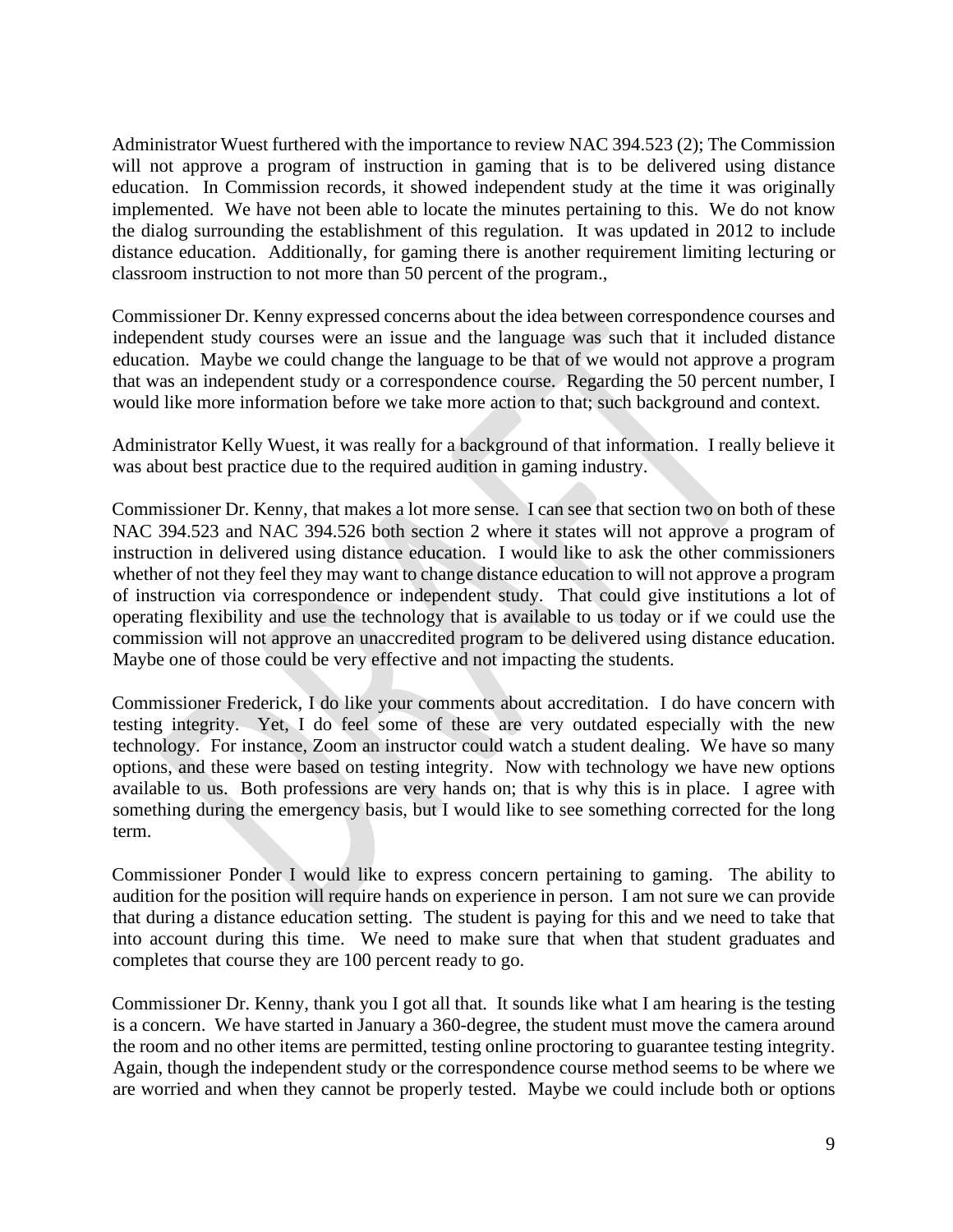either if they are an accredited program and following accreditation guidelines again and or not a correspondence or independent study program type.

Administrator Wuest, gave accreditation information pertaining to schools that are licensed in Nevada. Due to the statistics, it could make more sense to define things verses the accreditation. Regarding massage, I do have information pertaining to the practical regulations from the massage board and it cannot be done at home. It must be part of a clinical setting. We would have to work with the massage board on that. We have permitted the distance education in massage for the science portions and not massage courses.

Marcy Ceranek pertaining to massage, I wanted to point out that in the State of California they have temporarily permitted schools to go online for both theory and the practical portion of it. However, it is temporary. Maybe we could create something for an emergency, such as we are facing currently.

Deborah Kotrady we have clinicals in the hospital setting as well. Maybe there is another option and that could be to use some of the high definition mannequins. I would be willing to share information offline if anyone is interested.

Administrator Kelly Wuest stated that she has been attending the massage board meetings and they do not appear to be very open to activity other than the format we have right now. We must work directly with the Massage Therapy Board to make any changes. They do share information with both Maricris Wu and myself both about the surrounding states and national level.

Commissioner Frederick, how many massage schools do we have currently?

Administrator Kelly Wuest, we currently have six schools.

Commissioner Dr. Kenny asked if we needed a formal motion.

Administrator Kelly Wuest explained I can work with Commissioner Sewell on a draft of the idea and we could potentially do an emergency provision on gaming section two. Pertaining to massage we would still have to work with the massage therapy board. We could have a motion to change the distance education processes to move forward and then we would have another meeting.

Motion: Commissioner Kenny – I move that we move forward that Administrator Wuest and Commissioner Sewell look at and draft proposed language relating to changes that would be permissible to NAC 394.523 in terms of temporarily excluding and /or permanently excluding section 2; and NAC 394.526 in terms of temporarily excluding and/or permanently excluding section 2 if permissible with the board of massage therapy recommendation. Second: Commissioner Frederick. Discussion: None. Results: Unanimous, motion carries.